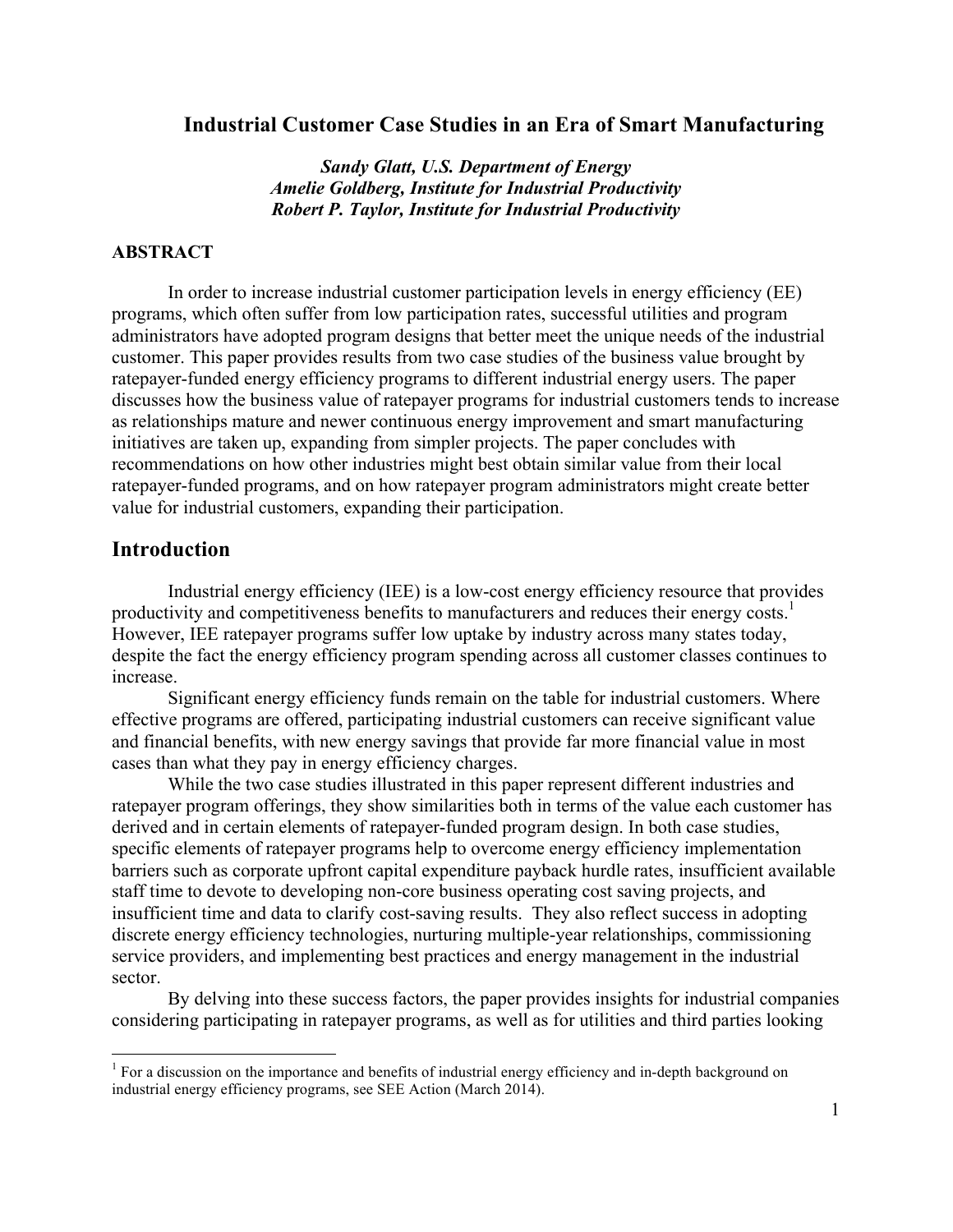to maximize IEE potential in their states, encourage greater program participation and develop compelling engagement pathways for their industrial customers.

# **Two industries**

Two industrial companies: Terumo BCT and Husky Injection Molding Systems participating in two ratepayer programs (Xcel Energy and Efficiency Vermont, respectively) are discussed in this paper.

Terumo BCT's Lakewood facility ("Terumo"), located in Xcel Energy Colorado's service territory, manufactures technologies and devices in manual and automated whole blood processing, collection and cell growth. Husky Injection Molding Systems' facility in Milton, an Efficiency Vermont program participant, manufactures 5,000 injection molding manifolds per year using 48 large metal-cutting machines.

The two companies are relatively large yet energy is still not considered to be a significant cost of production. Terumo counts 2,000 employees but is not energy-intensive, spending just over \$1 million dollars on energy per year. Husky has been spending \$1-2 million per year on energy but the plant's energy costs are equivalent to only about 1 percent of the company's business volume.

Because energy plays a relatively minor role in operating costs, there is little economic justification for intensive allocation of staff resources for energy management. Efforts to reign in energy costs were therefore nascent before participation in ratepayer programs. However both facilities found value in ratepayer program participation.

# **Two ratepayer programs**

Xcel Energy and Efficiency Vermont provide incentives to encourage adoption of efficient technologies and best practices, and free or cost-shared technical assistance for engineering or feasibility studies, energy management support, and/or project implementation. Both programs rely on support contractors for some aspects of program implementation.

**Xcel Energy**. Xcel Energy provides prescriptive incentives comprising compressed air, cooling, heating, lighting, and motors equipment and systems. It also has a custom project incentive offering for equipment and process improvements that do not fall within predetermined rebates under prescriptive products. Its main industrial program – the Process Efficiency (PE) program – is a kind of continuous energy improvement program that integrates its technical assistance, energy management support, and incentive programs. Available to industrial customers with energy conservation potential of at least 2 GWh, the program helps industrial customers evaluate both business practices and technical projects, and supports companies to practice energy management as a tool to strengthen existing and ongoing EE activities. The program operates in three phases:

• Phase 1—Identify Opportunities: Xcel Energy offers a no-cost, one-day energy management session (based on the EnVinta One-2-Five® energy management model) to evaluate energy-intensive processes and benchmark energy management practices; Identify energy-saving technical opportunities during a high-level, walk-through audit; and review follow-up assessment report that outlines industrial customers' energy management practices and high- priority action items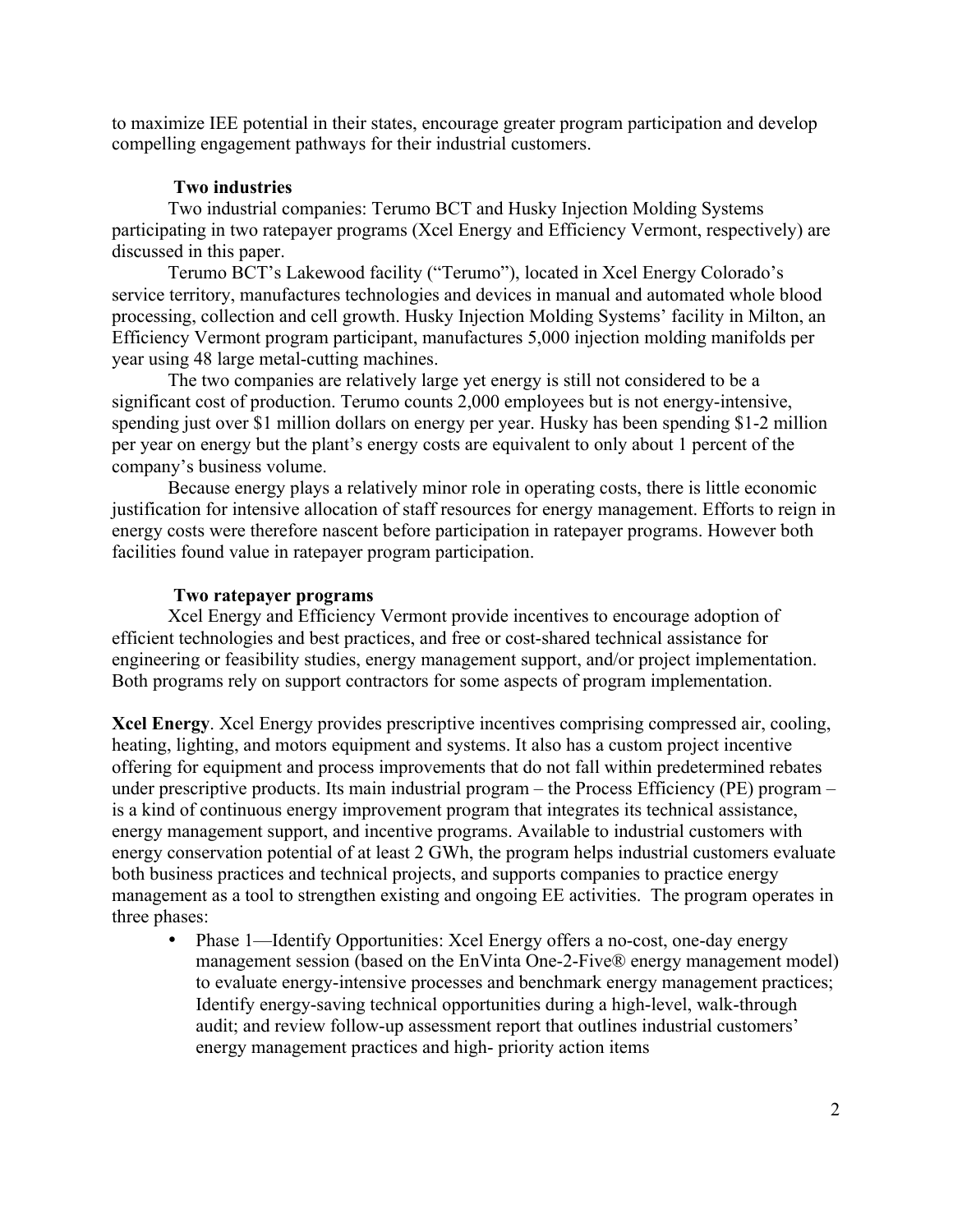- Phase 2—Scope EE Potential: Facilities then develop an energy action plan based on the assessment report. Xcel Energy prepares a customized proposal to help support additional project scoping and provide engineering and technical studies to develop energy-saving opportunities. Xcel Energy funds 75% of the cost of the study. Facility contributions are limited to 25% with a cap of \$7,500. If the study costs more than \$30,000, Xcel Energy will cover the balance.
- Phase 3—Implement EE Improvements and Qualify for Rebates: After the detailed assessment is completed, Xcel Energy and the customer sign an agreement that outlines improvements to implement, set a timeline for their installation, and detail customized rebates, bonuses, and support. Xcel Energy encourages the customer to agree to complete projects within a year, but allows longer timeframes if needed.

For the PE program, Xcel Energy account managers rely on a third party energy engineering and data firm, Graphet Data Mining (Graphet), to provide technical support and services for their customers. For custom offerings as well as the PE program, the account manager will also work closely with Xcel's in-house group of efficiency engineers who each have expertise in different areas. The engineering group serves as a resource when necessary to meet and discuss more complex projects with customers.<sup>2</sup>

**Efficiency Vermont**. Efficiency Vermont's programs for industrial customers involve technical assistance for energy audits, project development, energy management, and employee energy efficiency awareness. Efficiency Vermont offers financial incentives for both customized energy efficiency projects and prescriptive, common-technology applications. Efficiency Vermont also conducted a two-year Energy Leadership Challenge for commercial and industrial customers in 2011, and from there, selected a cohort of industrial customers for ongoing Strategic Energy Management (SEM)<sup>3</sup> assistance through its Continuous Energy Improvement (CEI) program in 2012.

Husky is in the first cohort of businesses participating in the CEI program. The program aims to systematically strengthen internal energy management, using new tools and engaging staff widely to continuously improve energy efficiency.

Efficiency Vermont's program is managed by a team of large-customer account managers centered on assistance with finance and business expertise to support customers' decision making. These account managers team with experienced energy consultants to bring technical expertise to address complex situations and challenges.

<sup>&</sup>lt;sup>2</sup> It also has data center efficiency, new construction, and re-commissioning incentives and a self-direct program.  $3$  According to the Consortium for Energy Efficiency (CEE), Strategic Energy Management can be defined

as taking a holistic approach to managing energy use in order to continuously improve energy performance, by achieving persistent energy and cost savings over the long term. It focuses on business practice change from senior management through shop floor staff, affecting organizational culture to reduce energy waste and improve energy intensity. CEE outlines 14 SEM Minimum Elements to help determine whether its members' programs are SEM programs. Another term used in this paper is "Continuous Energy Improvement", referring to similar programs – i.e. those that aim to continuously improve energy performance – yet do not meet all of CEE's Minimum Elements. For further detail, see CEE (2014) *CEESM Strategic Energy Management Minimum Elements*.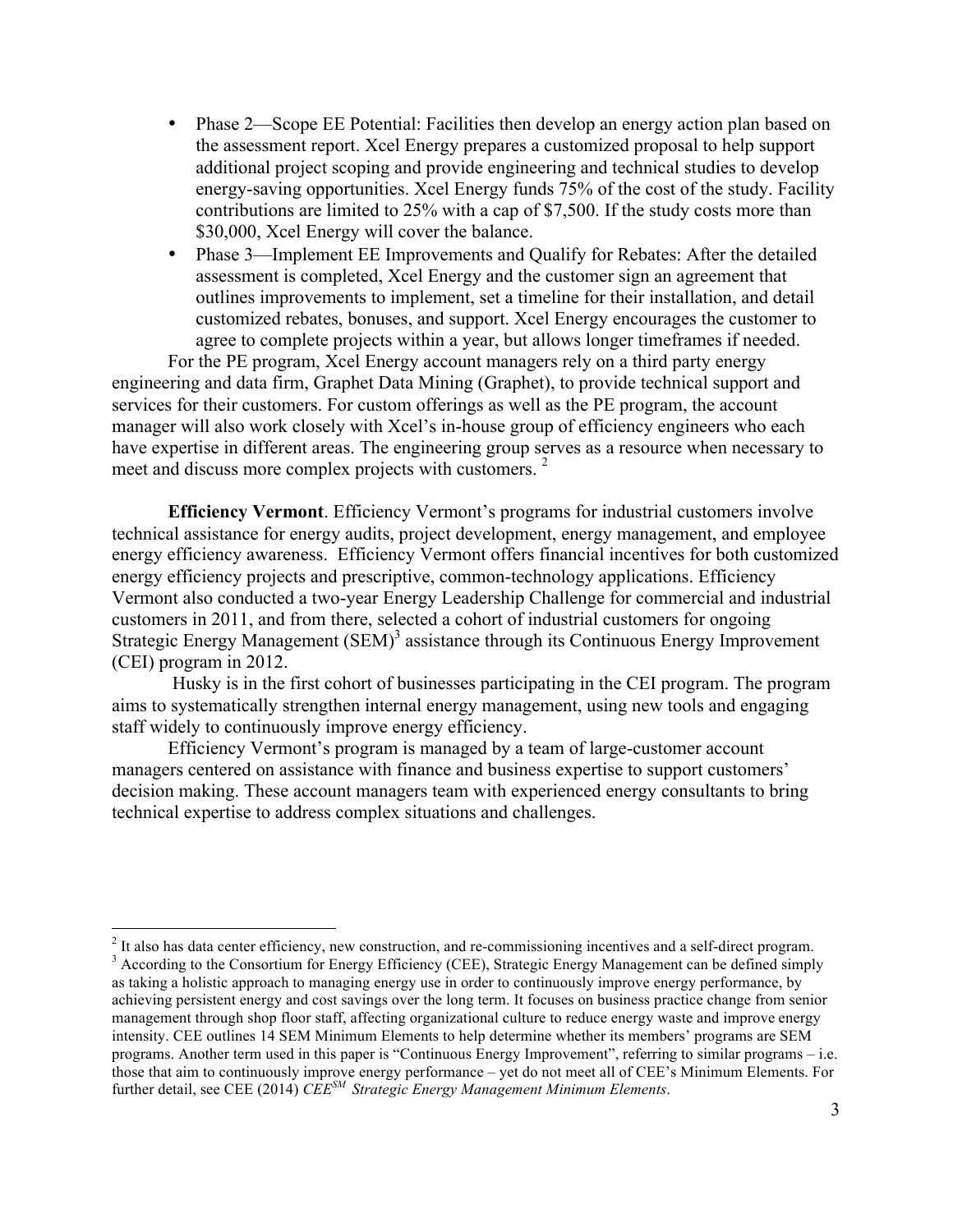# **Demonstrating success**

Working with their respective program administrators/account manager, both Terumo and Husky were able to achieve considerable energy and cost savings through a range of energy efficiency projects (see Table 1). These energy efficiency investments and projects would not have been identified or implemented without technical support, personnel capacity, and planning support provided by the program.

IEE program staff and contractors worked in essence as an extension of both companies' energy teams to provide facility maintenance staff with project identification, packaging, implementation and evaluation assistance.

| таріс 1. епсі ду затінд гезинз                  |                       |                                                     |                                                                        |                                 |                            |  |  |
|-------------------------------------------------|-----------------------|-----------------------------------------------------|------------------------------------------------------------------------|---------------------------------|----------------------------|--|--|
| <b>Customer</b>                                 | Program               | <b>Annual energy</b><br>cost savings<br>(estimates) | <b>Total annual energy</b><br>savings through<br>program<br>engagement | <b>Number</b><br>of<br>projects | Engagement<br>period (yrs) |  |  |
| Terumo BCT*                                     | Xcel<br>Energy        | \$169,000                                           | 2,901,057 kWh                                                          | 18                              |                            |  |  |
| Husky<br>Injection<br>Molding<br><b>Systems</b> | Efficiency<br>Vermont | \$600,000                                           | 5,900,000 kWh                                                          | 46                              | 12                         |  |  |

**Table 1. Energy saving results**

In both of the case studies, simple or prescriptive projects in the early stages were able to achieve quick gains in efficiency. Longer-term engagements resulted in more complex projects, process efficiency projects and low-cost process optimization and operations and maintenance (O&M) improvements. For example, Figure 2 below shows how Husky's savings accumulate over time with steady participation.



**Figure 1. Cumulative energy savings and energy cost savings at Husky's Milton plant, 2003-2014**

*<sup>\*</sup>Includes planned projects in 2015 and 2016*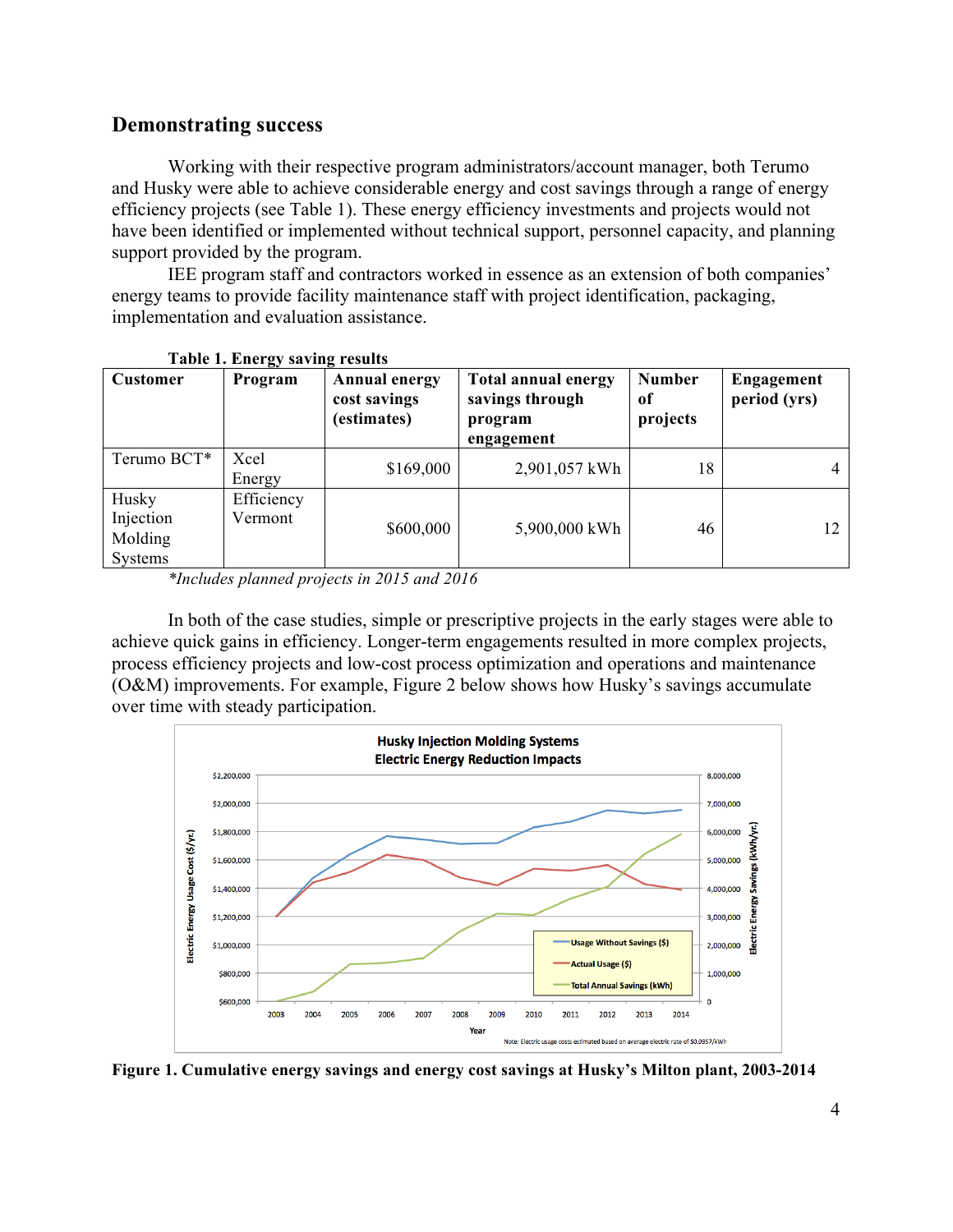# **IEE program value to industrial customers**

As illustrated in the case of Terumo and Husky, significant energy and cost savings available to industrial customers when they participate in ratepayer programs. Both companies reported that there were two important value elements they received with program participation: 1) customized technical assistance and support in project identification, packaging development, implementation, and evaluation, and 2) financial incentives to help reduce upfront investment costs.

Financial incentives provided an initial entry point to interest facility and energy management staff, and then served as a tool for facility mangers to obtain internal management support or approval for more energy efficiency capital projects than was possible before. Technical assistance and project planning support provided critical expertise and the time of additional professional personnel necessary to identify and bring opportunities through to implementation. Industrial plant staff said that as the relationship evolved, the technical assistance provided became yet more valuable to them than the financial incentives they obtained.

As relationships grew stronger and benefits accrued over time, customers became more comfortable with the development and implementation of an ongoing EE project portfolio and ventured into smart manufacturing practices, process efficiency projects and low-cost process optimization and O&M improvements. These value elements and program participation evolution are further explored below.

### **Technical assistance**

Technical assistance provided to both customers took various forms, including identification and packaging of project opportunities, both broad and very specific engineering and optimization studies, performance verification of EE projects, assistance in introducing and establishing continuous improvement systems in the facilities, and review of manufacturing processes for efficiency gains through further optimization.

At Terumo and Husky, staff responsible for energy efficiency work are able to attend to energy matters as only one of many tasks they must deliver. As the relationship with their ratepayer energy efficiency program developed, program account managers and key technical contractors helped to fill out the facility's energy team, providing increasingly valued and steady technical expertise to facility managers and others at the plants. The program staff and contractors also helped undertake some of the time-consuming tasks having to do with energy use diagnostics, economic assessment of possible projects, packaging of projects for management approval and contracting, and post-implementation performance assessment.

As a manager, I have limited resources. For some of the opportunities I would like to chase, I just don't have the resources to be able to tackle them. When *I* start a project or ask for money for that project, *I may not have as much background as I would like* to have. Having added resources provided by Xcel Energy, with the data tagged to it, has helped me present and explain a project. When you are *chasing money, you have to tell the story. Having* those added resources helped me tell the story. This *is* why we're going to do it, and this is how we are *going to do it. The program gave us a focus and additional resources that we didn't have on site.*  That was a huge benefit to our business. We thought *we were doing the right things, now we* know *we are doing the right things.* – *Chris Sirbin, Building Operations Manager.*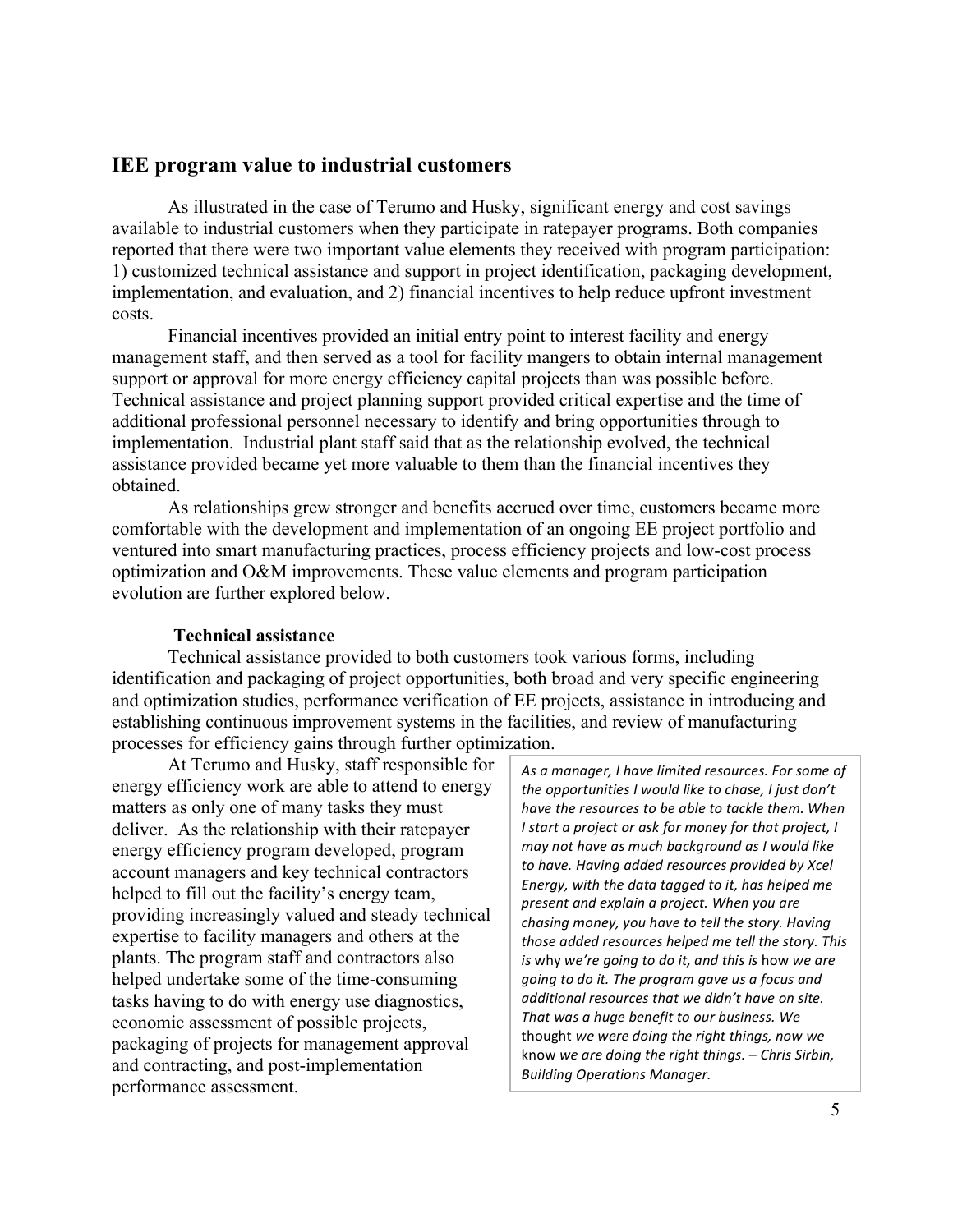Terumo has been making full use of Xcel Energy's in-house and contracted experts since their relationship with the utility's energy efficiency account manager began in 2011. The Xcel Energy account manager's initial attendance at one of Terumo's external contractor meetings made all the difference, as Terumo staff were not previously aware of Xcel Energy's program offerings. The continued follow-through, and technical support enabled Terumo to undertake some projects immediately, incorporate others into its three-year scheduling and budgeting processes, and embark on a longer-term, ongoing continuous improvement engagement under the Process Efficiency Program.

Terumo has leveraged Xcel Energy's engineering and feasibility studies as a basis to develop procurement plans and incorporate long-range scheduling and capital investment cycles. When projects were found not to be eligible for rebates (because they had a payback of less than one year), the studies still brought awareness of, and allowed Terumo to go ahead with, these highly profitable EE projects. Terumo would have not otherwise have pursued such projects. The data analytics and real-time tracking of energy use provided by Graphet has also been key to enable the Building Operations Manager to make operations and management changes.

Husky and Efficiency Vermont began their work together in 2001 with simple projects such as electric motor modifications. Dealing with energy use is only one of many responsibilities of the plant's operations staff, and certainly not the most important one. Financial incentives were an important part of the rationale for launching projects. As the plant's maintenance manager put it, "Why not accept the incentives?" Increasingly, however, Efficiency Vermont's account manager assigned to Husky became part of Husky's internal team for developing new projects. Over time, the assistance of Efficiency Vermont in identifying cost-saving projects and helping to package them in ways matching the plant's priorities and budgeting practices became, in the words of the maintenance manager, "even more important than the financial incentives."

The work we have accomplished with Efficiency Vermont is the result of a relationship that has been built *over 10 years of collaboration. The consultation services they provide allow us to methodically evaluate potential projects and focus our efforts* on the ones that are the *most impactful.* They have a clear *understanding of our business from*  **both** an operational and financial *standpoint and this allows them to adapt their focus to help us meet* our goals. - DeWayne Howell, Husky Injection Molding Systems

#### **Incentives**

Financial incentives also have played an important role in the success achieved by the two studied industries in their partnership with their local energy efficiency programs. The incentives offered and paid by the programs in both cases helped substantially in reducing payback periods to below internal hurdle rates (see Table 2).

| Customer                           | No.<br>projects | Total incentive value<br>since engagement (\$) | Payback period<br>before (average) | Payback period<br>after (average) |
|------------------------------------|-----------------|------------------------------------------------|------------------------------------|-----------------------------------|
| Terumo BCT*                        |                 | \$206,917                                      |                                    |                                   |
| Husky Injection<br>Molding Systems | 46              | \$350,000                                      |                                    |                                   |

**Table 2. Program incentive effects on project investment payback periods**

*\*Includes planned projects in 2015 and 2016*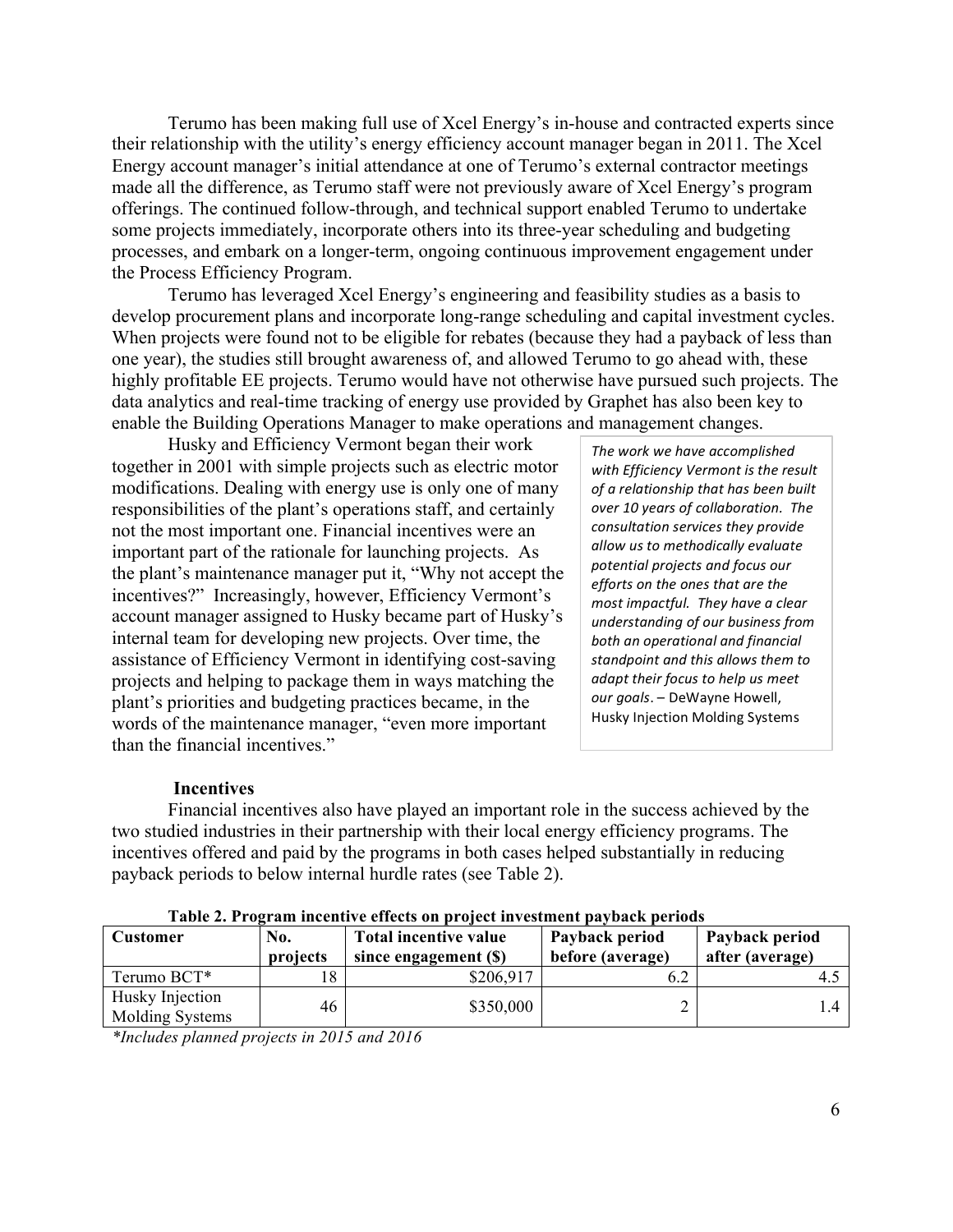Terumo's Building Operations Manager is thrilled with the ongoing rebates available to his facility. The project incentives, reducing payback periods by 1.7 years on average, were significant in getting more EE projects implemented. The rebates have also been an internal communication tool to obtain corporate buy-in. The facility has monthly departmental update meetings, whereby the Building Operations Manager and his staff report on progress toward their individual cost savings goals. The rebates are an important part of these updates, and occasionally "giant rebate checks" from Xcel Energy have been presented. Written updates also go to the Vice President.

Financial incentives were also helpful to Husky management in reaching decisions about moving forward with energy efficiency projects. The financial incentives Husky received over its 11-year engagement with Efficiency Vermont certainly helped to reduce payback hurdles. The weighted average total investment simple project payback for the entire 2003-2014 46-project portfolio was 2.0 years, with a project payback for Husky of 1.4 years after incentives were applied (see Table 2).

# **Smart manufacturing and continuous energy improvement through long-term trusted relationships**

For both customers, engagement by their program administrator typically began with prescriptive incentives for simple crosscutting technologies, which were able to achieve quick gains in efficiency. As relationships evolved and benefits accrued over time, however, growing trust enabled more complex custom, continuous improvement projects and process optimizations to be undertaken, generating larger savings.

**Smart manufacturing and continuous energy improvement at Terumo**. Prior to Xcel engagement, Terumo was already employing various main smart manufacturing practices for reasons other than energy efficiency. The operation uses an automated vehicles line to transport raw materials, products and machines between its various buildings. Its main enterprise software is the Trane Tracer ES, which gives Terumo an enterprise management view into its building control and automation systems. Terumo also uses a power monitoring network of over 150 connected meters and run through the Schneider Electric Square D PowerLogic software and engineering services. The software runs from an application server that provides the visualization of the electrical system for up-to-the-minute energy usage and quality readings as well as longterm trending.

Starting in early 2013, Xcel Energy engaged their PE program support contractor Graphet to work with Terumo in undertaking a continuous improvement engagement. Together, Graphet and Terumo:

- Assembled a cross-departmental team and undertook a self-diagnostic exercise in energy management practices and maturity using the Envinta One-2-Five® energy management model
- Gathered energy and production data, identified key variables, determined an energy baseline and performed a regression analysis using the company's existing metering equipment (2013)
- Completed a full report and energy action plan with energy allocations, a comprehensive list of prioritized opportunities with cost-benefit and payback information (2014)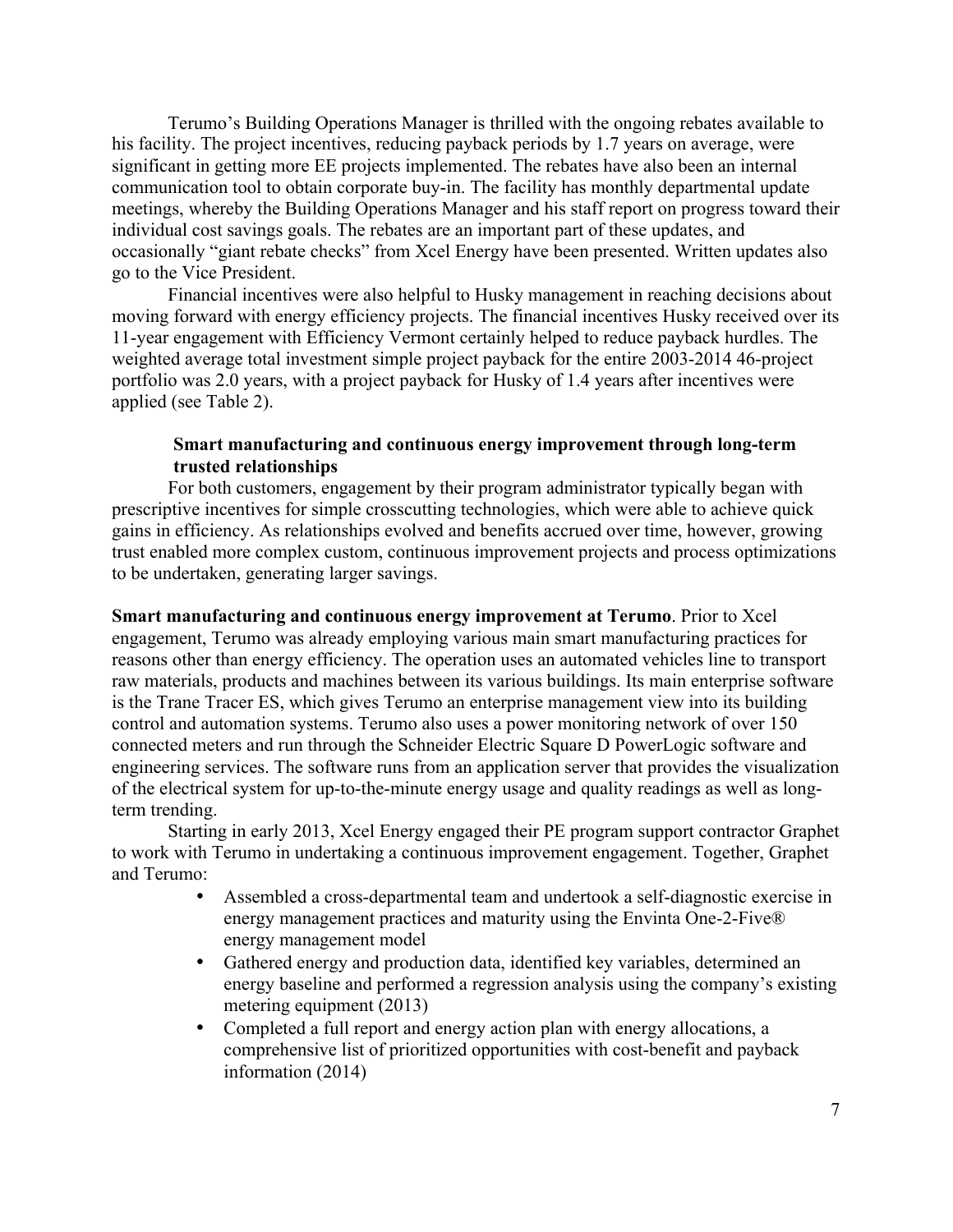• This energy action plan is currently being incorporated into Terumo's planning process, with specific projects to begin implementation in 2015.

In November 2014, the Building Operations Manager started pursuing O&M practices according to Total Productive Maintenance (TPM), Kaizen, and 5S principles. For example, he have commissioned design engineering studies to optimize equipment, performed thermal imaging and improved differential pressure across filters for motors. Starting in 2015, Terumo will choose to implement opportunities identified through the PE program, with the potential for an additional 2,112,057 kWh and \$ 177,000 in annual energy savings

In parallel, Terumo is integrating its enterprise building automation and power monitoring systems via an integrated dashboard to overlay these systems, and through the PE program and Graphet's assistance, is tying in manufacturing and machine energy into both these systems. Coupled with Graphet's energy data and regression analysis to identify all variables that affect energy use, the continuous meter readings and the overlay dashboard now allows Terumo to monitor equipment energy use and occupancy, measure all its energy use in real time (in intervals of a few minutes), identify and reduce significant energy uses, visualize its peak demand use curves, identify why those peaks are occurring and can help to smooth those out.

This has allowed Terumo to set energy usage benchmarks within each facility, make system or process adjustments and track possible savings against the original levels. Terumo is now also able to track the impact of energy management practices and projects with increased reliability, and claim substantial energy cost savings.

**Smart manufacturing and strategic energy management at Husky.** As the relationship and project portfolio between Husky and Efficiency Vermont began to mature, the project portfolio began to change in 2012, with increased attention to the manufacturing process itself and in strategic energy management. Husky and Efficiency Vermont began to review energy efficiency options in the core metal-cutting operations of the plant, installing meters on individual machines and analyzing electricity consumption through the operations schedule.

Husky and Efficiency Vermont devised metering and measurement plans to monitor and compare pump-by-pump electricity use for the Henry machine cutting-fluid pumping system, discovering ways to optimize the operation of plant's pumping system, and to modify machine shut-off protocols, yielding large energy efficiency gains.<sup>4</sup> Husky has since moved to installing permanent meters on its machines.

The costs of these smart manufacturing projects were particularly low, consisting primarily of costs for collection of new information through new metering and data logging,

<sup>&</sup>lt;sup>4</sup> The test results showed that there was significant demand on the Henry system and, accordingly, on its electricity consumption—in excess of what the machines actually needed. Further investigation found a key cause to be the fluid diverter valves, located where the Henry system piping enters each machine. The valves enable pressure to be lowered for each machine from the high-pressure system by allowing fluid to exit to the collecting trough. The valves were set with conservative, longtime assumptions and rarely adjusted. Fluid at pressure was being fed into the collecting trough at all times, whether machines were in use or not. Following the test results, Husky's maintenance division decided to plug the diverter valves, allow full line pressure to the machines, and adjust line pressures. In addition, Efficiency Vermont installed variable frequency drives (VFDs) on the pump motors. Subsequently, and also based on metering results, Husky and Efficiency Vermont also discovered that electricity consumption could be significantly reduced by using emergency-stop controls to shut off machines not in use, rather than simply putting machines in idling mode.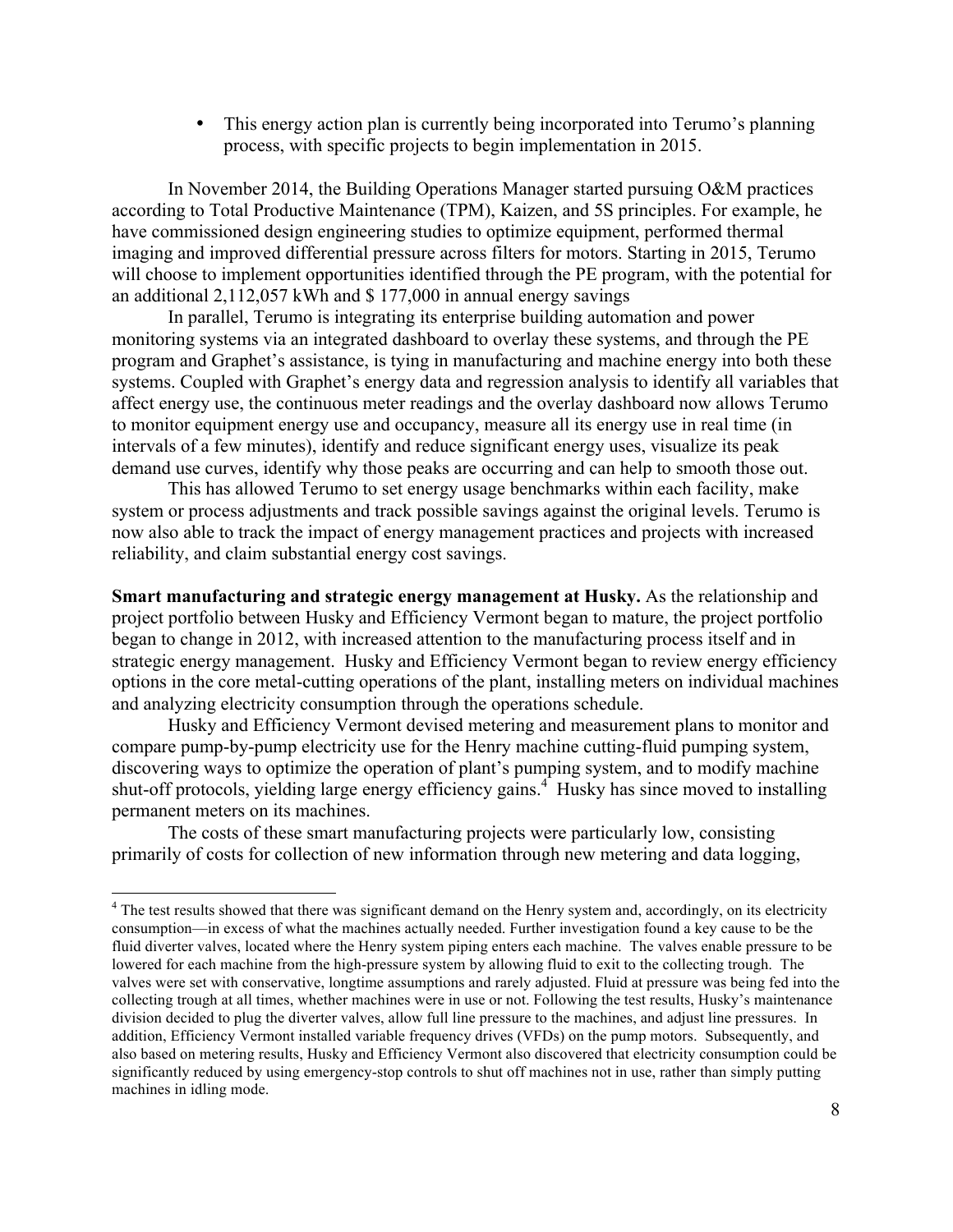analysis of results, and operational re-design. With investment costs of only about \$31,000 and annual savings of approximately 2 GWh of electricity, the strict payback on the dollars invested in the two projects was only about two months.<sup>5</sup> However, the project required substantial technical assistance from Efficiency Vermont, which conducted the initial metering and data analysis work, and worked closely with plant staff on the operational re-designing.

Primarily due to the smart manufacturing projects and compressed air system audit effort, the weighted-average total investment simple project payback for Efficiency Vermont's Husky portfolio from 2012 through 2014 was just 0.7 years. Efficiency Vermont's financial incentives brought the average payback for Husky down to 0.4 years. With the contribution of these economical projects, the weighted average total investment simple project payback for the entire 46-project portfolio was 2.0 years, with a project payback for Husky of 1.4 years (see Table 2).

With the commitment of plant management, Husky's plant has moved further to participate in Efficiency Vermont's relatively new Continuous Energy Improvement (CEI) Program for businesses, a strategic energy management program. Working with Efficiency Vermont, the plant is beginning to use a new energy management information system (EMIS) that can help identify opportunities, especially those involving further system optimization. The plant has also benefited from an application of Efficiency Vermont's new Industrial Peak Initiative Tool, which helps identify electricity costs savings through improved management of the timing of its electricity loads. The plant's maintenance manager feels that broader staff engagement is a key part of the initiative, which helps machine operators and others become more aware of how they can help reduce energy costs.

### **Conclusions and recommendations**

This paper has highlighted two success stories of industrial facilities that are deriving considerable value from their ratepayer industrial energy efficiency programs. The two customer case studies in Colorado and Vermont explored how specific elements of ratepayer programs have helped overcome energy efficiency implementation barriers such as corporate upfront capital expenditure payback hurdle rates, insufficient available staff time to devote to developing non-core business operating cost saving projects, and insufficient time and data to clarify costsaving results.

The studied customers are saving hundreds of thousands of dollars on their energy bills each year.<sup>6</sup> For these facilities, which are not particularly energy-intensive operations and energy is not a central operating cost, these significant financial savings would in all likelihood not have been obtained without the support of the local ratepayer-financing programs. The programs provided facility maintenance staff with needed additional expertise to identify, package and implement the energy efficiency projects. The programs also provided incentives to buy down upfront costs to levels where payback periods met levels acceptable to the enterprises.

Strong interpersonal relationships between efficiency program administrators and contractors and facility staff proved central to the depth and success of engagement, providing the glue that enabled benefits to accrue to their customers. As relationships grew stronger and

 $<sup>5</sup>$  This calculation excludes investments in a pressure accumulator, made later by the plant itself, to complete the</sup> Henry system operational re-design.<br><sup>6</sup> Productivity improvements, water savings and non-energy benefits, while they have not been monetized in all

cases, would likely increase total financial values further.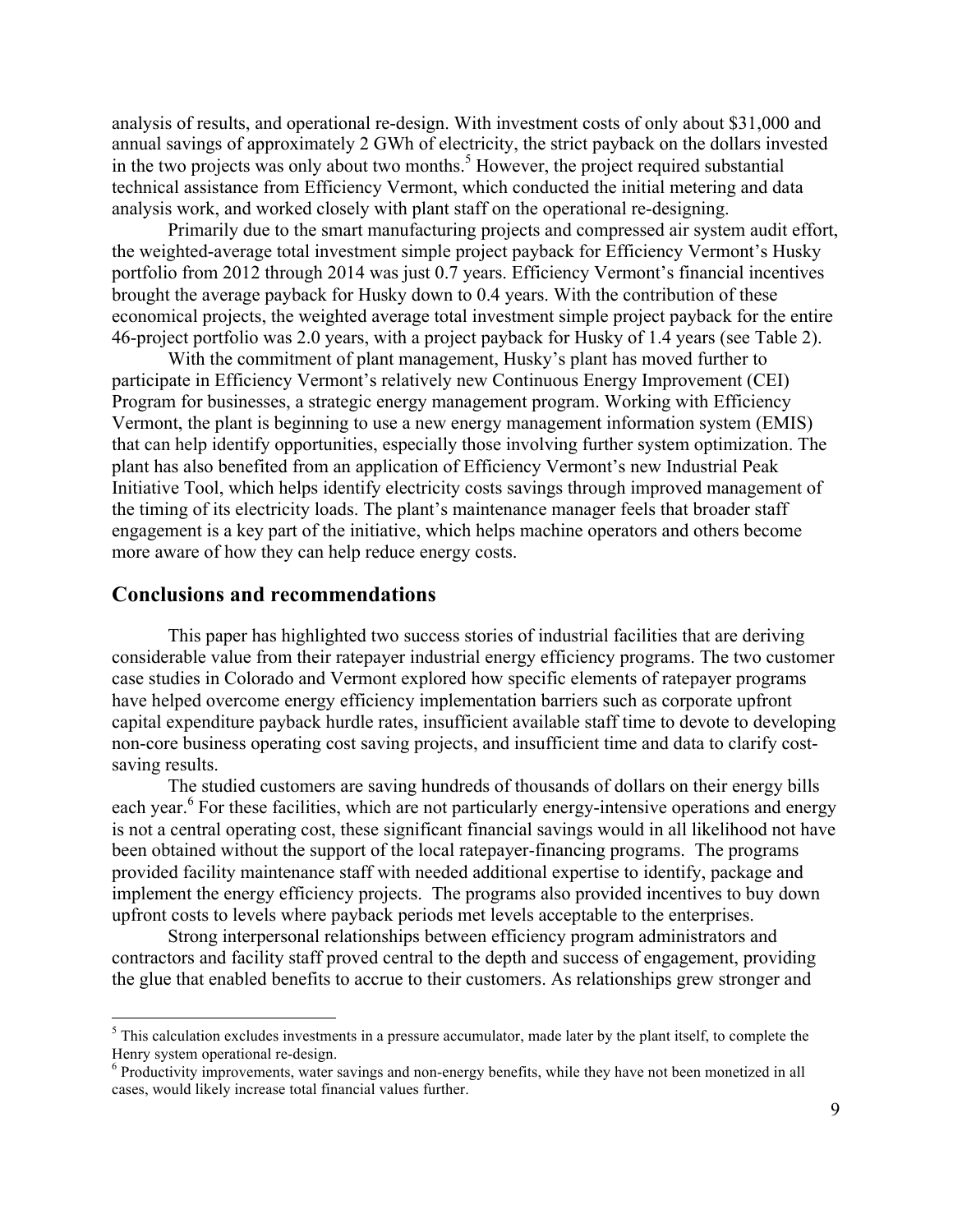benefits accrued over time, customers became more comfortable with the development and implementation of an EE project portfolio, and with the program participation process overall.

Although the financial and technical support from the program remained important, especially as projects tended to move towards more system-specific and complex areas, facility staff also became increasingly willing to put in additional internal time and resources towards continued project identification and implementation, thereby achieving ongoing energy savings.

The local ratepayer programs involved exhibited difference in the mix of staff and contractors for program delivery and the ways that program offerings were structured. However there also were key similarities in these two successful cases, including:

- A specific and competent account manager or technical contractor point person was assigned in each case to the industrial program participant. Continuity of this assigned person was key for the development of the steady, multi-year relationships that proved important for success.
- The programs offered custom project incentives, in addition to prescriptive incentives. The custom project incentives were typically part of a broader project development and packaging support effort, and incentives levels specifically considered buy down of specific project payback rates. The prescriptive incentives remain important though as a means to get new customers, leery of these programs, engaged.
- Technical assessment, project identification and packaging, and technical-economic performance assessment support were important element in the program support, in addition to financial incentives.

Programs evolved over time with the changing needs of customers and maturity in the participation relationship. Both program and facility staff developed more sophisticated understanding of the energy use patterns and opportunities for efficiency gains and are moving towards process optimization, smart manufacturing and SEM and/or continuous energy improvements.

### **Recommendations for industrial customers considering participation**

Facility maintenance or other staff at industrial companies considering participating in the energy efficiency offerings might best obtain maximum value from their local ratepayerfunded programs by:

- Requesting an on-site presentation by program staff of incentives and programs offered by the local ratepayer-funded program that may be applicable to the plant. A discussion of the energy issues of greatest importance to the plant might best follow.
- Requesting assignment of a stable program person of contact, and exploration with the contact of incentives and assessment/technical assistance programs of primary interest to the plant. Project payback periods before and after incentives should be calculated.
- Implementing several projects in cooperation with the ratepayer-funded program and using available incentives. Selection of relatively simple or small projects may be a good place to start. Assistance in completing program procedures may be requested. Technical expertise from the program may be leveraged to lessen the burden on staff. Once projects are completed, sound technical and economic performance assessments should be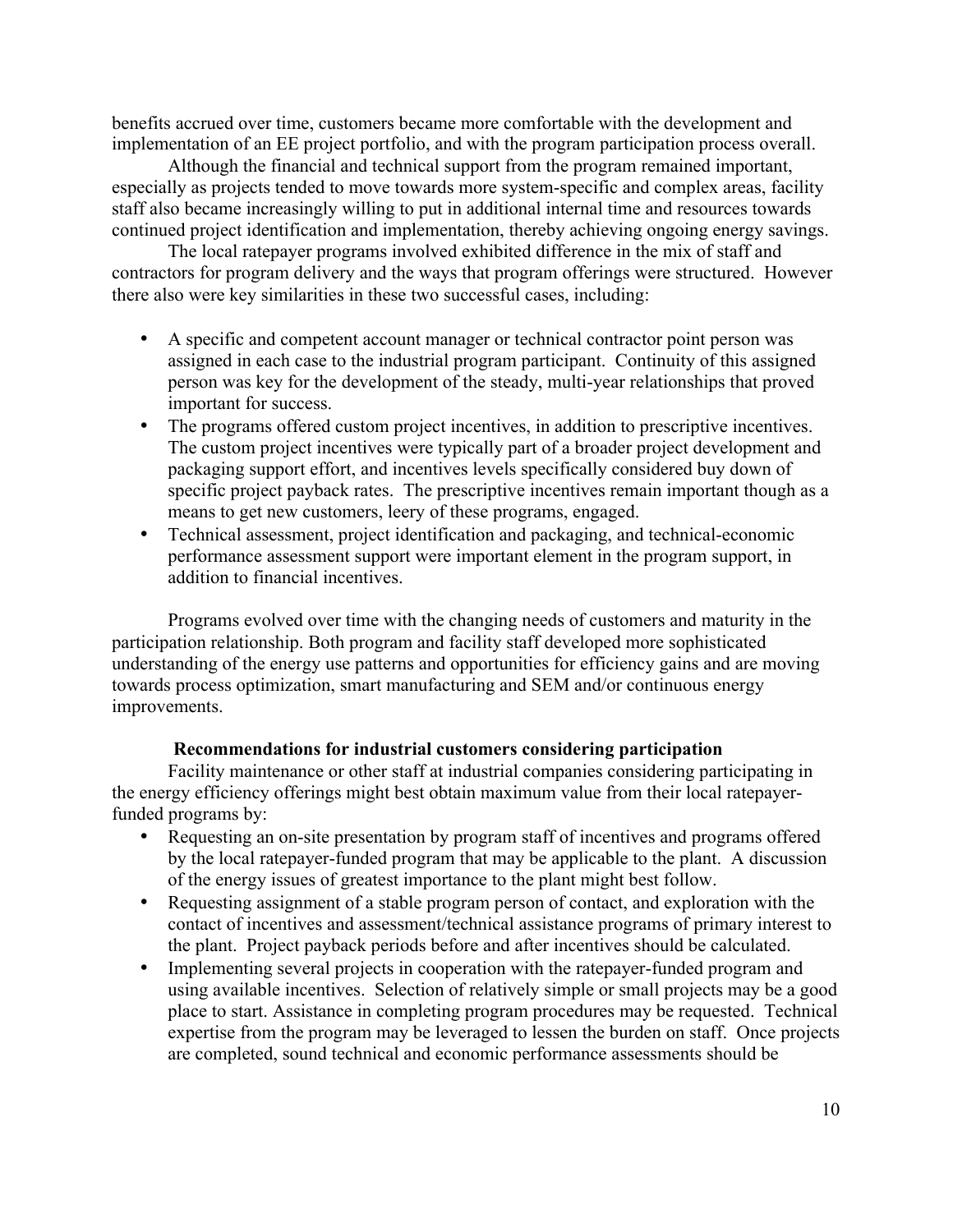requested, to help the plant as well as the program evaluate results. If satisfied, the plant staff may wish to proceed with:

- Considering integration of energy efficiency projects with program support into the plant's capital budgeting cycle, with the plant availing itself of additional incentives and what technical support may be available and desired.
- Considering participation in SEM or continuous energy improvement programs, if offered, as a continuing mechanism to identify and implement more low-cost projects. Smart manufacturing practices and technologies may also help to further enhance continuous, low-cost energy savings.

# **Recommendations for program administrators**

In many states the industrial sector accounts for a large slice of the cost-effective potential for energy efficiency gains, and hence deserves commensurate attention from ratepayer-funded energy efficiency programs (SEE Action 2014, Aden 2014). However, generating effective participation in industrial program offerings requires a hands-on, more customized approach for these relatively large energy users with differing needs. As demonstrated in the case studies, technical assistance and application of expertise at the plant were a key part of the value of program participation for the industries, complementing financial incentives geared to overcoming the project approval requirements in the industrial companies. Neither of the cases relied on financial incentive support alone, without additional technical support. For the technical expertise to be most valued, program experts needed demonstrate understanding of the specific energy needs and concerns of the given plant and its processes. When the relationship worked well, program staff and expert were viewed as part of the energy team of the facility.

Additional important program value elements that contributing to greater uptake or success in the cases reviewed included:

- Development of multiple-year relationships between the utility/program administrator and industrial company personnel, involving a steadily evolving program of support and efforts to identify multiple projects over time (rather than a single project). Continuity in assigned program staff is important.
- Development of programs that can target energy efficiency gains in manufacturing processes, in addition to energy used in support systems, such as lighting, HVAC, compressed air. However, process improvement investments will almost never happen for the sole reason of increasing energy efficiency. Therefore, program flexibility, accommodating project scheduling and multi-year planning cycles, is needed to allows industrial customers to participate as part of conducting their regular business.
- Development of programs involving Strategic Energy Management (SEM) that support internal company platforms for continual identification and implementation of energy savings measures, high-impact and low-cost behavioral changes, and operational and maintenance improvements
- Promotion of smart manufacturing<sup>7</sup> and enhanced metering practices, such as (1) installing sensors and embedding devices in software that communicate with one another

 $7$  For a detailed discussion of smart manufacturing, see Rogers (2014).